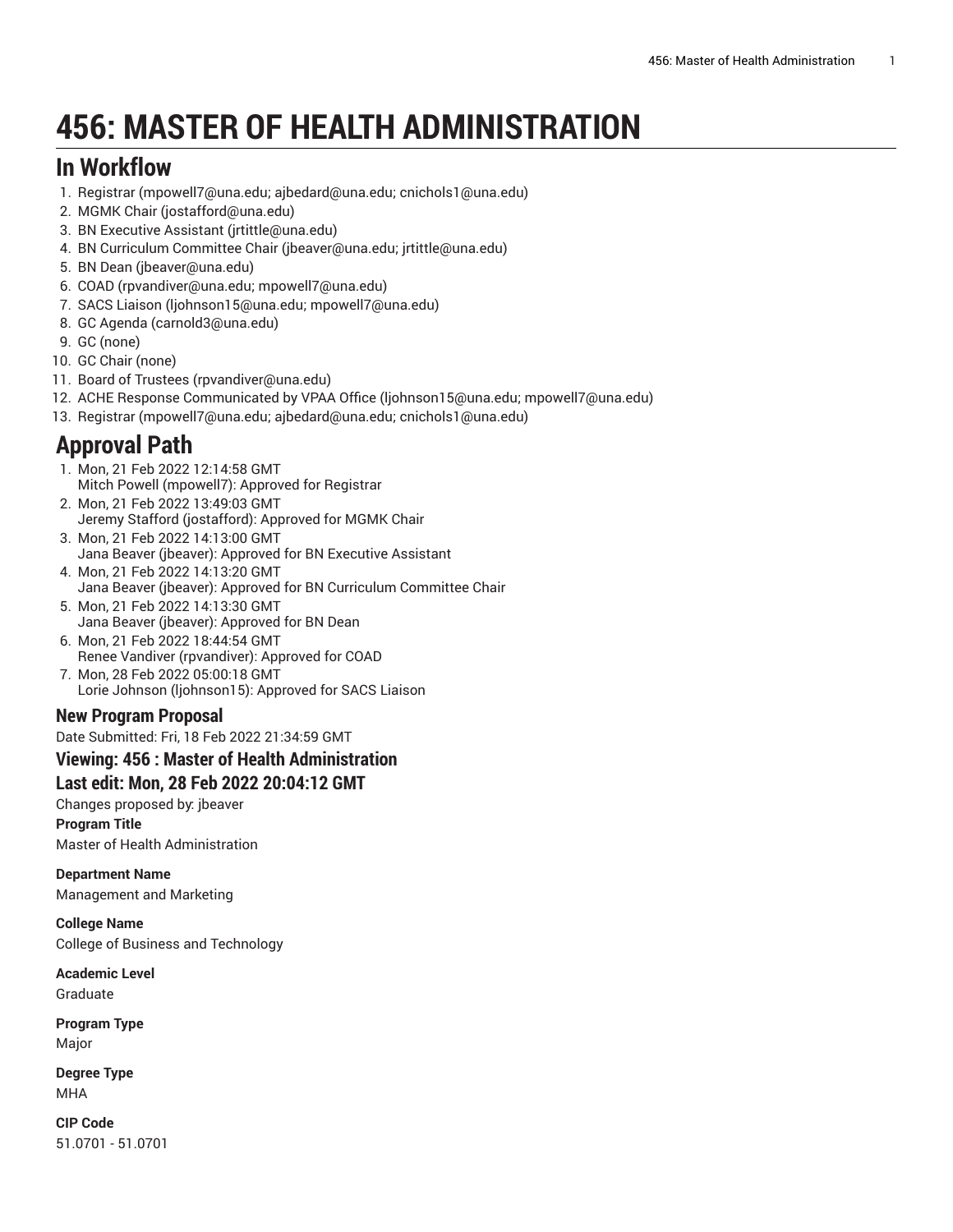**The proposed change(s) will be effective for the following catalog edition:**

2022-2023

**Is this program only available online?** Yes

**Is this program offered on campus and online?**

No

#### **Brief Description and Rationale for Proposal:**

One of the top three concentrations, in both inquiries and enrollments, for UNA's MBA program in the last couple of years has been Health Care Management. Even before the pandemic, this concentration had been steadily growing for several years. The COBT recruiters state that many prospective students are looking for a full health care management or administration program instead of the more limited MBA concentration. University administration requested that we conduct research starting a specialized degree in this area. Dr. Kyrel Buchanan used her vast network of contacts and affiliation with professional organizations to survey individuals about curriculum and learning opportunities. She researched peer and aspirational schools on our lists for both SACS and AACSB to compare degree offerings, price points, modalities, etc. We propose starting a Master of Health Administration (MHA) which will be fully online with 8 week sessions. The starting semester will be Spring 2023.

#### **Include relevant information concerning UNA's mission and goals (strategic plan)**

The proposal of this new Master of Health Administration (MHA) supports UNA's Strategic Plan 2019-2024 for: \*Theme Two: Academic Excellence and Innovation, Goal - Promote and support an innovative, student-centered academic experiences; and

\*Theme Five: Institutional Identity, Goal - Develop prominent academic programs with national and international recognition at the graduate and undergraduate levels, in all modalities.

#### **Include relevant information concerning UNA's student learning opportunities**

Students will be taught by experienced professionals in healthcare administration who will share a wealth of knowledge and provide applied learning opportunities. Also, a capstone course will require a comprehensive culminating project that allows students to integrate knowledge and skills gained throughout graduate program coursework. Student teams will function as "independent consultants" to define, analyze and recommend solutions to a healthcare business problem as articulated by a client preceptor.

#### **Include relevant information concerning UNA's impact on existing programs**

One of the top three concentrations, in both inquiries and enrollments, for UNA's MBA program in the last couple of years has been Health Care Management. The COBT recruiters state that many prospective students are looking for a full health care management or administration program instead of the more limited MBA concentration. We anticipate that the number of students interested in this concentration will drop dramatically as most will likely choose the new MHA program. However, with this new curriculum, we will make improvements to the course options in both the MBA Concentration in Health Care Management and the Micro-credential in Health Care Management and still provide these as options for those seeking entry or promotion into the health care administration field.

We have met with ACONHP administration and they are excited about this graduate pathway for their BS in Applied Health Science (AHS) students. We also have plans to include several classes as part of the Accelerated Master's Program (AMP) for UNA undergraduate students in BS - AHS or any other students on campus who want to go straight into this MHA program.

#### Include relevant information concerning UNA's financial implications at the department and college level. Will this involve new **equipment, facilities, new faculty, etc?**

This new degree program will require a new full-time faculty member for the 2023-2024 academic year (to be posted in Fall 2022 or early Spring 2023).

We will also need a few more adjuncts for this program who will bring valuable full-time healthcare administration experience to the curriculum in specialized courses. Dr. Buchanan has a vast network of contacts in the field and will begin to seek out interest of those who could be part of an adjunct applicant pool.

No equipment or additional facilities will be needed.

#### **List the departments or programs on campus consulted on the issues of duplication and overlap.**

Anderson College of Nursing and Health Professions

#### **Admission to Program Requirements (if different from University Standard)**

Dr. Buchanan is still working to determine what differences there might need to be in the admission requirements for the MHA compared to the MBA program. We will update this box before it goes to Graduate Council in April and in our ACHE and SACS documents.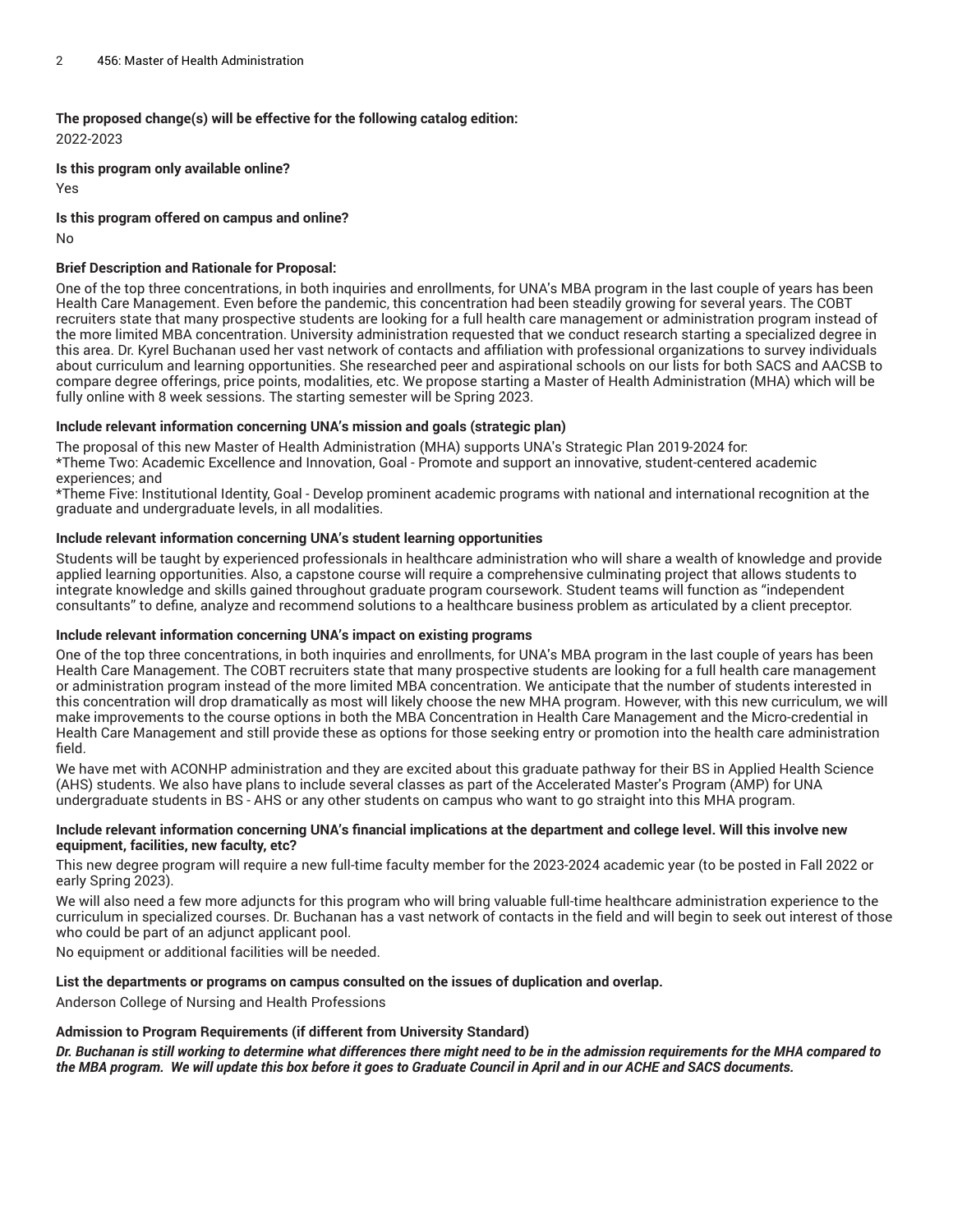#### **Degree Requirements Curriculum Requirements**

| Code                     | Title                                                                                           | <b>Hours</b>   |
|--------------------------|-------------------------------------------------------------------------------------------------|----------------|
| MHA 608 HEALTH ECONOMICS | Course MHA 608 HEALTH ECONOMICS Not Found                                                       | 3              |
| MHA 610 HEALTHCARE LAW   | Course MHA 610 HEALTHCARE LAW Not Found                                                         | 3              |
|                          | MHA 613 DIVERSITY, EQUITY, ANIDUNCULA SIMPLARE EQUITY, AND INCLUSION IN HEALTHCARE Not Found    | 2              |
|                          | MHA 621 HEALTH POLICY, POLITICourse MHA 621 HEALTH POLICY, POLITICS, AND ANALYSIS Not Found     | 2              |
|                          | MHA 625 HEALTHCARE FINANCECourse MHA 625 HEALTHCARE FINANCE Not Found                           | 3              |
|                          | MHA 630 HEALTHCARE ANALYTI Course MHA 630 HEALTHCARE ANALYTICS Not Found                        | 3              |
|                          | MHA 638 LEADERSHIP IN HEALTHCOARE ON CANDADERSHIP IN HEALTHCARE ORGANIZATIONS Not Found         | 2              |
|                          | MHA 642 QUALITY IMPROVEMENCourse MHA 642 QUALITY IMPROVEMENT IN HEALTHCARE OPERATIONS Not Found | 3              |
|                          | MHA 646 MANAGEMENT AND ORCGANGZATIONGAGENT MAKET AND ORGANIZATIONAL BEHAVIOR Not Found          | 2              |
|                          | MHA 657 HUMAN RESOURCES INCourse MHA 657 HUMAN RESOURCES IN HEALTHCARE Not Found                | $\overline{2}$ |
|                          | MHA 665 U.S. HEALTH CARE SYSTEMSE MHA 665 U.S. HEALTH CARE SYSTEM Not Found                     |                |
|                          | MHA 671 HEALTHCARE MARKET Course MHA 671 HEALTHCARE MARKETING Not Found                         | 2              |
|                          | MHA 682 HEALTH INFORMATICSCourse MHA 682 HEALTH INFORMATICS Not Found                           | 2              |
|                          | MHA 695 STRATEGIC PLANNING Course MHA 695 STRATEGIC PLANNING FOR HEALTHCARE Not Found           | 2              |
|                          | MHA 699 CAPSTONE EXPERIENCEourse MHA 699 CAPSTONE EXPERIENCE Not Found                          | 2              |
| <b>Total Hours</b>       |                                                                                                 | 34             |

#### **Reviewer Comments**

**Renee Vandiver (rpvandiver) (Mon, 21 Feb 2022 18:44:41 GMT):** Approved by COAD on 2-21-22. Please upload the ACHE forms, SACSCOC forms, and Board of Trustees Resolution to this proposal.

**Lorie Johnson (ljohnson15) (Mon, 28 Feb 2022 04:59:58 GMT):** Dr. Beaver met with SACSCOC liaisons on February 22, 2022 to define a timeline for submitting ACHE/SACSCOC notifications for this substantive change.

Key: 456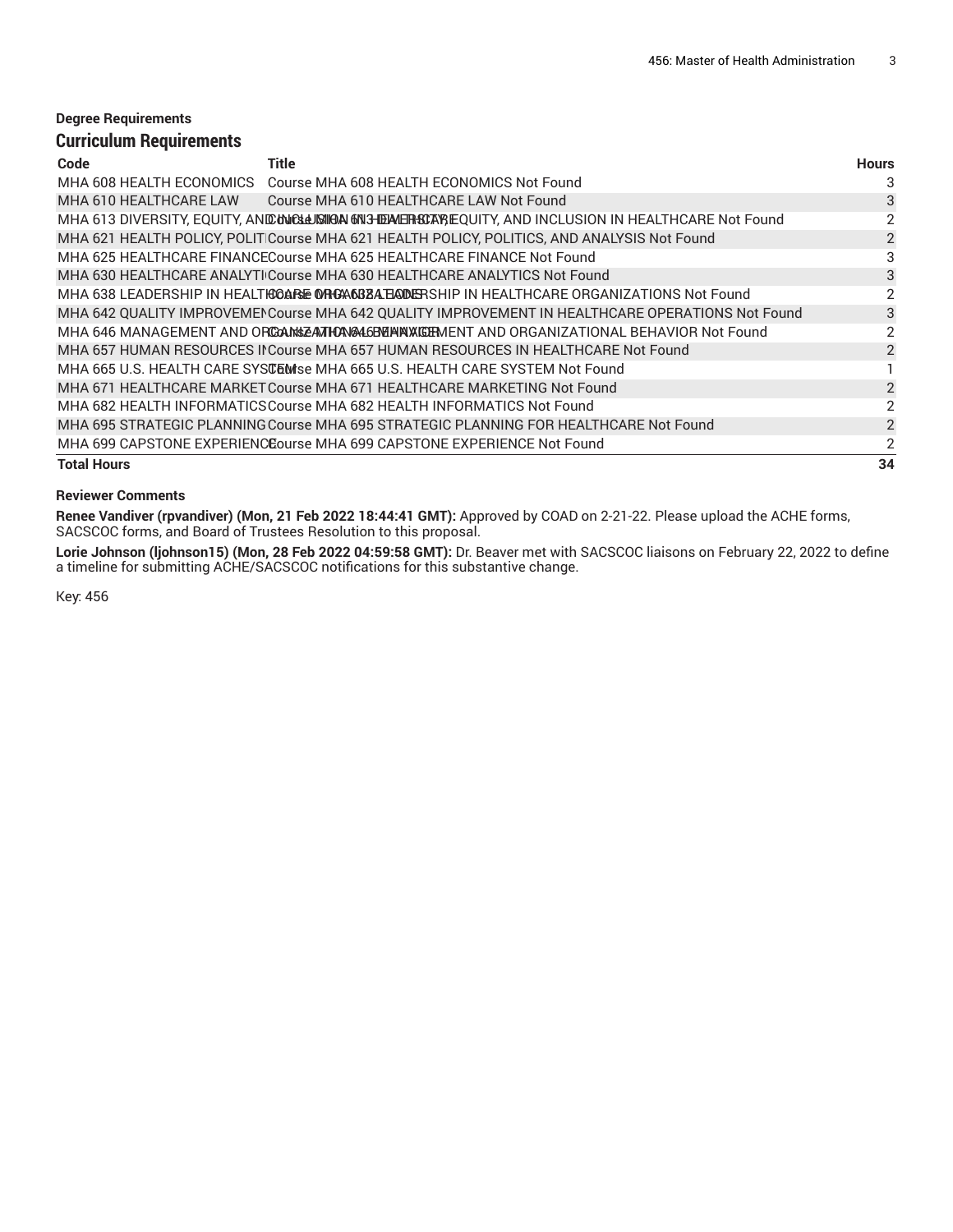\*This form is intended to be used as a "soft copy" to gather requisite information related to new degree program applications. For programs to be included on Commission agendas from March 2022 onward, applications should be submitted through the Academic Program Review Portal [\(apr.ache.edu\)](http://apr.ache.edu/).

#### *Alabama Commission on Higher Education*

#### **NOTIFICATION OF INTENT TO SUBMIT A PROPOSAL (NISP) FOR A NEW PROGRAM OF INSTRUCTION**

# **1. Institution:** University of North Alabama **2. Date of NISP Submission:** April 1, 2022 **3. Contact Person and Title:** Dr. Ross C. Alexander Provost and Executive Vice President for Academic Affairs Telephone: (256) 765-4258

E-mail: ralexander3@una.edu

#### **4. Program Identification:**

| Award Level:                             | Master's Degree                 |
|------------------------------------------|---------------------------------|
| Title:                                   | Master of Health Administration |
| Degree nomenclature (e.g., MBA, BS): MHA |                                 |
| 6-digit CIP:                             | 51.0701                         |

#### **5. Program Administration and Implementation:**

| Name of College/ School | College of Business and Technology |
|-------------------------|------------------------------------|
| Name of Dean            | Dr. Gregory Carnes                 |
| Name of Department      | Management and Marketing           |
| Name of Chairperson     | Dr. Jeremy Stafford                |

| Proposed program implementation date:                                         | Spring 2023    |  |  |  |
|-------------------------------------------------------------------------------|----------------|--|--|--|
| Anticipated ACHE meeting to vote on proposal:                                 | September 2022 |  |  |  |
| Anticipated date of approval from institutional governing board:              |                |  |  |  |
| Graduate Council - April 2022                                                 |                |  |  |  |
| Board of Trustees Meeting – June 2022                                         |                |  |  |  |
| Other considerations for timing and approval (e.g., upcoming SACSCOC review): |                |  |  |  |
| SACSCOC prospectus submission – July 1, 2022                                  |                |  |  |  |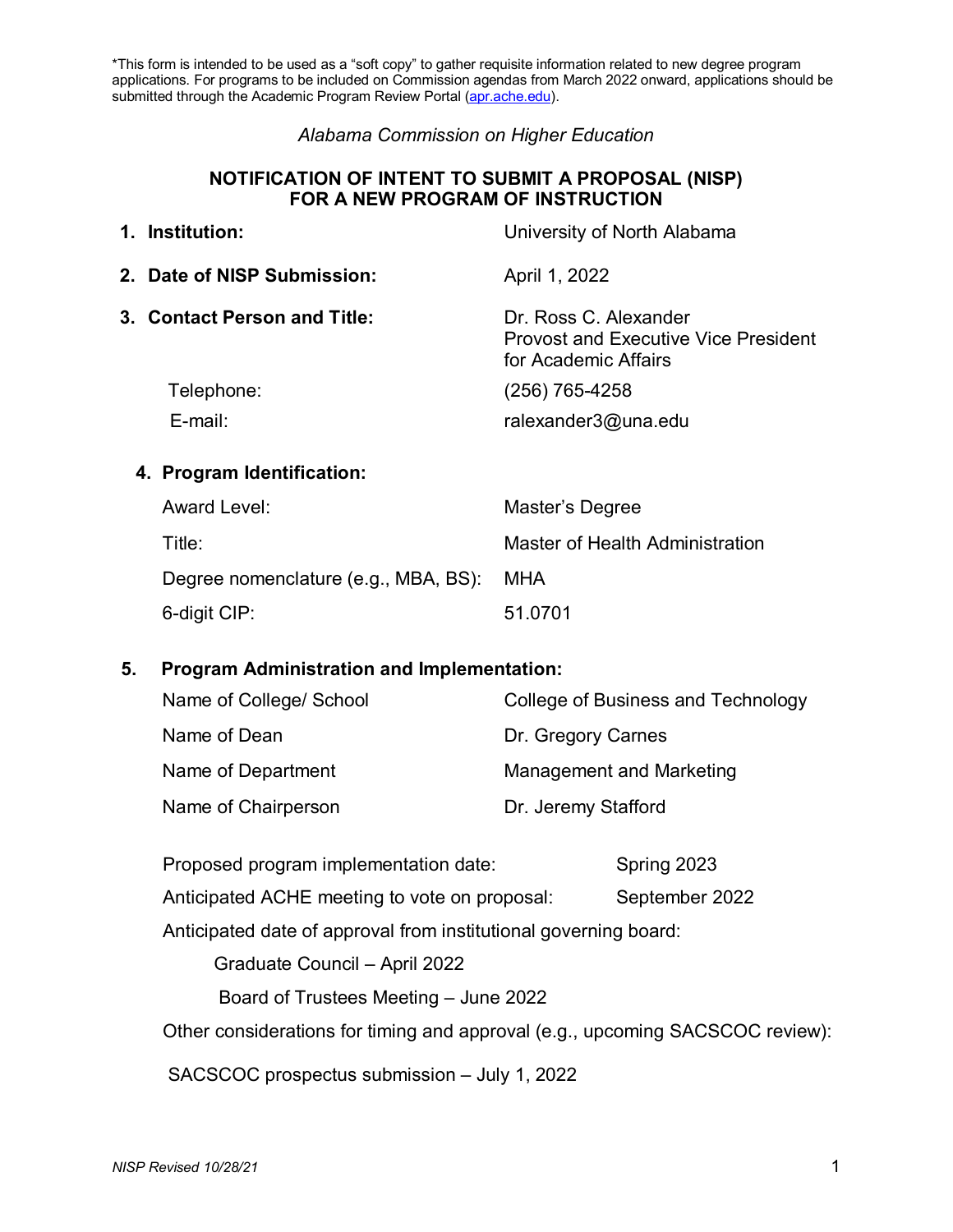# **6. Program Design:**

Brief Description of Program and Objectives:

**The proposed online Master of Health Administration program will equip students to become healthcare leaders in an ever-changing global healthcare environment. The COVID-19 pandemic underscored the already apparent need for prepared healthcare leaders who are poised to confront healthcare's most pressing challenges.**

**Objectives include, but are not limited to, the following.**

**Students will be able to:**

- **Analyze the U.S. healthcare system, including critical healthcare policy and legal issues.**
- **Compare the U.S. healthcare system to systems in other developed countries, while articulating the implications for stakeholders.**
- **Acquire and advance knowledge, skills, and abilities to effectively manage the operations of a healthcare organization, particularly in areas related to strategic management, fiscal management, economic, and human resources practices.**
- **Explore healthcare management in the context of changing demographics within the United States.**
- **Examine leadership models, while developing and refining one's own leadership and management style.**

Proposed delivery format (100% in-person, 100% online, hybrid, multiple formats):

#### **The proposed delivery format for the Master of Health Administration program is 100% online.**

If hybrid, what % of program will be delivered online?

If multiple formats, which ones?

Total Credit Hours required to complete the program (if range, enter minimum):

## **34 credit hours**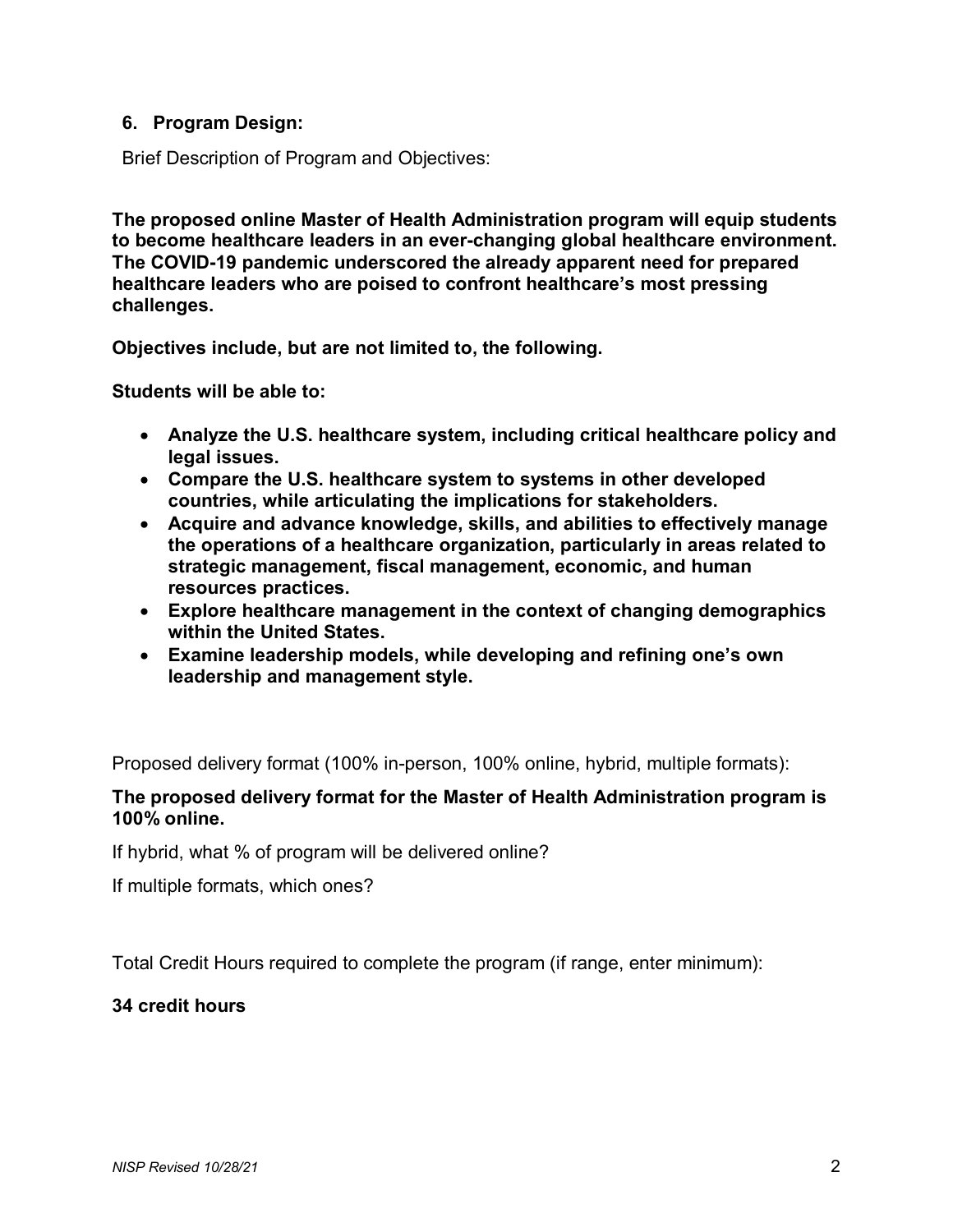Please identify any specialized accreditation agency that may apply to this program and explain why your institution does or does not intend to seek specialized accreditation.

**UNA's College of Business and Technology is accredited by the Association to Advance Collegiate Schools of Business (AACSB). The Master of Health Administration degree will follow the current curricula guidelines provided by the AASCB and also seek to satisfy accreditation requirements of the Commission on Accreditation of Healthcare Management Accreditation (CAHME).**

Will the curriculum require work-based or experiential learning (internship, practicum, etc.)? If yes, please explain. Definitions and examples of different types of work-based learning are available at [https://www.alapprentice.org/.](https://www.alapprentice.org/)

**A Capstone course will be required as a part of the curriculum. This course will feature a comprehensive culminating project that will allow students to integrate knowledge and skills gained throughout graduate program coursework. Student teams will function as "independent consultants" to define, analyze and recommend solutions to a healthcare business problem as articulated by a client preceptor.** 

Will the program be designed to meet educational requirements licensure and/or certification required for entry-level employment? If yes, please list license and/or certification(s).

**No**

# **7. Employment Occupational Alignment**

Using the federal Standard Occupational Code (SOC) System, please indicate the top three occupational codes related to post-graduation employment from the program. A full list of SOCs can be found at [https://www.onetcodeconnector.org/find/family/title#17.](https://www.onetcodeconnector.org/find/family/title#17) A list of Alabama's "In-Demand Occupations" is available at <https://ache.edu/Instruction.aspx>

**SOC 1 (required): 11-9111, Medical and Health Services Managers SOC 2 (optional): 11-0000, Management Occupations SOC 3 (optional):**.**13-0000, Business and Financial Operations Occupations**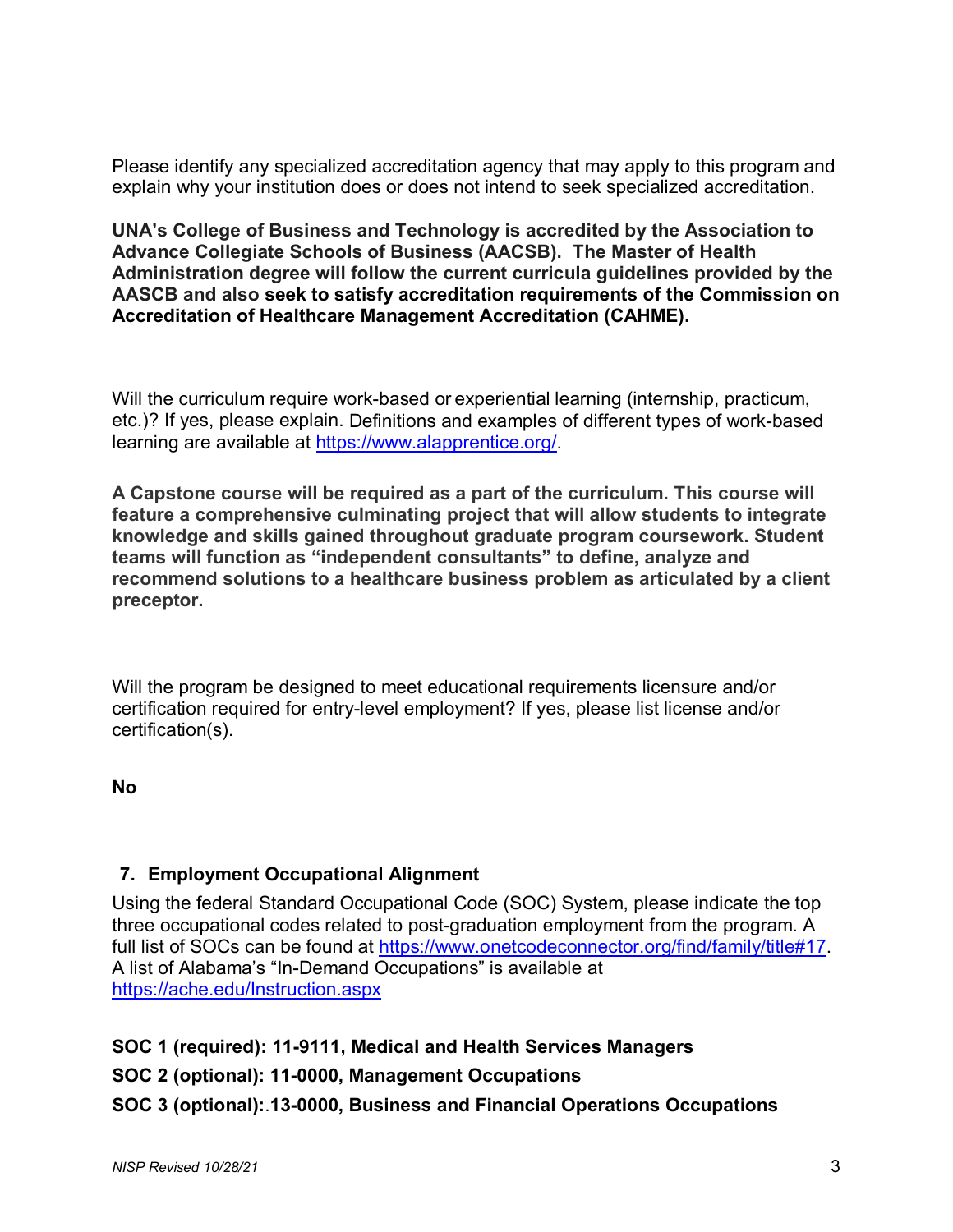# **8. Relationship to other programs within the institution:**

Is the proposed program associated with anyexisting offerings, including options within current degree programs? If yes, please explain. If this is a graduate program, please list any existing undergraduate programs which are directly or indirectly related. If this is a doctoral program, also list related master's programs.

*College of Business and Technology offerings***. The College of Business and Technology (COBT) currently offers an MBA Concentration in Healthcare Management and a Graduate Micro-credential in Healthcare Management. This proposed MHA curriculum will provide an opportunity to improve the course options within the concentration and micro-credential, while continuing to provide these options for those seeking entry or promotion into the health care administration field.** 

*Related undergraduate program***. The Anderson College of Nursing and Health Professions (ACONHP) currently offers a Bachelor of Science degree in Applied Health Sciences (AHS). The AHS program is specifically designed for students who want to pursue a non-nursing healthcare career. The AHS program currently has a health administration track.** 

**As a critical part of the MHA development process, the MHA program director and COBT Associate Dean met with the ACONHP Dean, Associate Dean, and numerous faculty members. Based on this conversation, it was clear that the proposed MHA program is complementary to the AHS program. ACONHP administration and faculty were excited about this potential graduate pathway program for their students. As a further testament to the collaborative relationship, the MHA program director has already met with several applied health sciences majors (referred by the ACONHP faculty) to discuss the impending MHA program. We also have plans to include several classes as part of the Accelerated Master's Program (AMP) for UNA undergraduate students in BS - AHS or any other students on campus who want to go straight into the MHA program.**

Will this program replace any existing programs or specializations, options, or concentrations within existing programs? If yes, please explain.

**The proposed MHA program will not replace any existing programs, specializations, options, or concentrations. The MBA Concentration in Healthcare Management and a Graduate Micro-credential in Healthcare Management will still exist and offer options for students who want exposure to the field but not the full MHA degree.**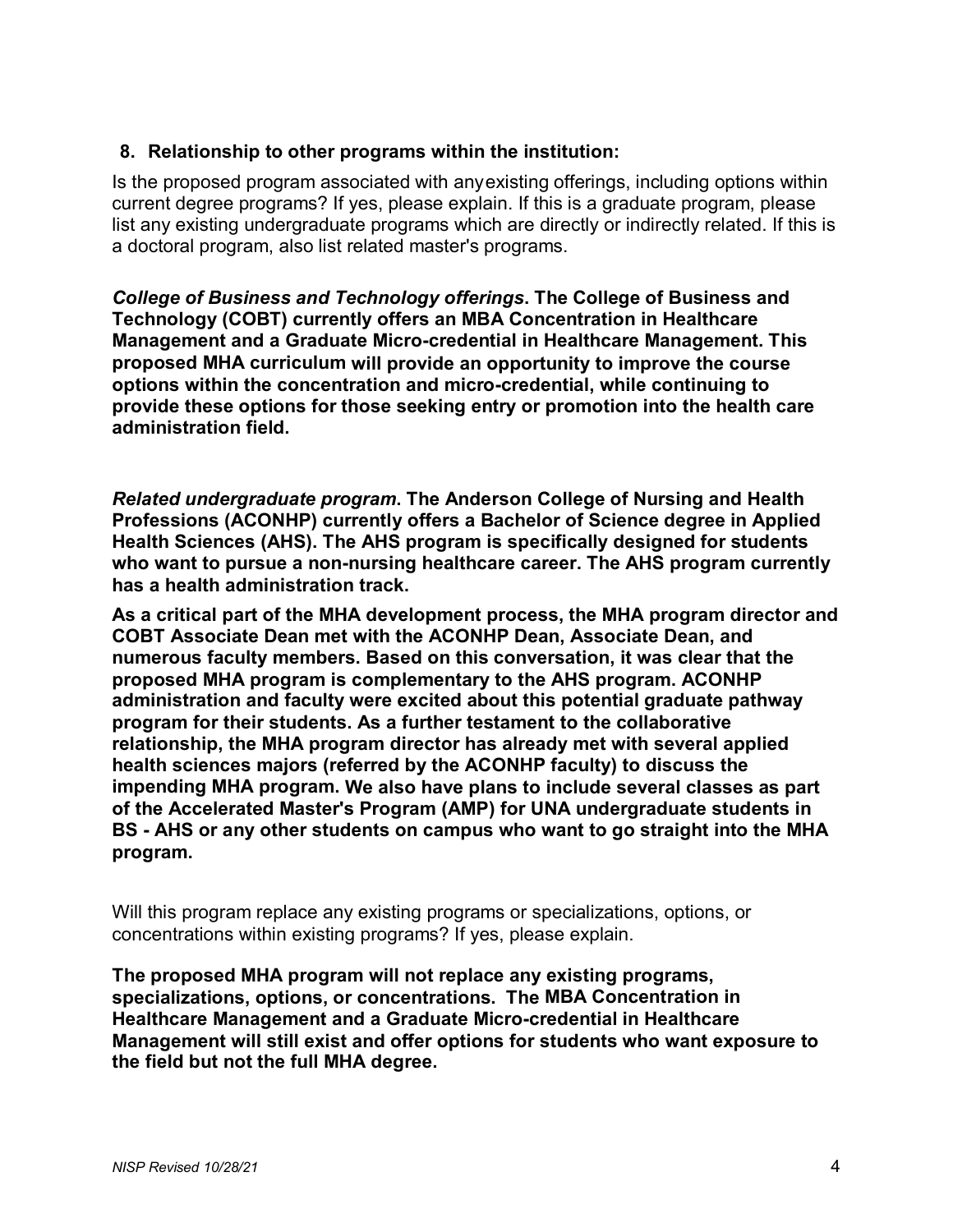# **9. Relationship to programs at other Alabama public institutions:**

List programs at the same degree level that use the same or similar CIP codes. If no similar programs exist within Alabama, please list similar programs offered within the 16 SREB states.

| Institution | Degree      | <b>CIP</b> | Program Name                                               |
|-------------|-------------|------------|------------------------------------------------------------|
| <b>UAB</b>  | <b>MSHA</b> | 510701     | <b>Health Administration</b>                               |
|             |             |            |                                                            |
| <b>AUM</b>  | <b>MHA</b>  | 510701     | <b>Healthcare Administration</b>                           |
| <b>ATSU</b> | <b>MS</b>   | 510701     | <b>Strategic Healthcare Management</b><br>& Administration |

If the proposed program duplicates, closely resembles, or is similar to any other offerings in the state, please provide justification for any potential duplication.

**The need for a healthcare system designed to respond to the most pressing challenges, such as a global pandemic, is apparent. Integral to these systems is ensuring prepared, quality leadership that can successfully navigate the often difficult and complex terrain of healthcare. There is currently only one other program in north Alabama (Athens State University), and they offer a Master of Science degree, whereas we will offer a Master of Health Administration. Any overlap in curriculum will be an effect of ensuring that students complete course work that is central to competencies in health administration. Our program will feature mainstays of health administration such as healthcare finance, economics, strategic planning, healthcare law and policy, while also incorporating emerging needs such as Data Analytics and Diversity, Equity, and Inclusion. Our curriculum will challenge students to explore broader public health concepts, such as health disparities and health equity, and how they fit into the delivery of healthcare.** 

**As with Athens State University, there will inevitably be some overlap in our curriculum (when compared to UAB and AUM) due to essential health administration competencies. However, there will be courses that differ from the current curriculum at AUM, including those in Diversity, Equity, and Inclusion, health informatics, and capstone (among others). Unlike UAB programs, our program will be offered in a 100% online modality without a face-to-face requirement. Geographically, our program is situated in the northwest corridor of the state while AUM and UAB's programs are positioned in the middle to lower half of the state.**